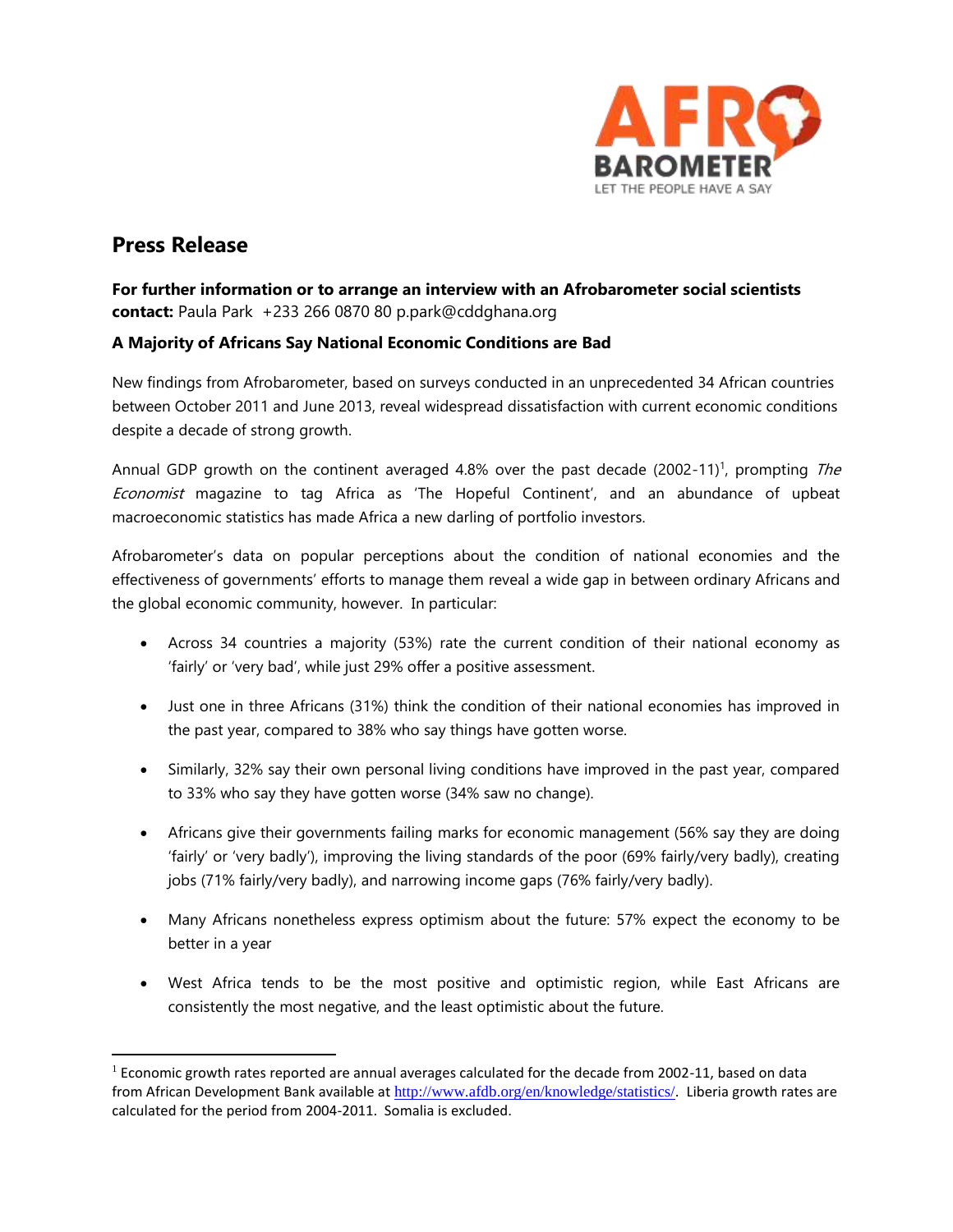### **Charts**

# **Satisfaction with national economic conditions by country, 2011-2013**

Survey participants were asked: In general, how would you describe the present economic condition of this country? (% who say conditions are fairly or very bad; who say fairly or very good)

| Fairly or very bad  |            | Fairly or very good |            |
|---------------------|------------|---------------------|------------|
| Kenya               | 83%        | Nambia              | 62%        |
| Egypt               | 83%        | Zambia              | 54%        |
| Tunisia             | 79%        | Algeria             | 53%        |
| Uganda              | 75%        | <b>Burkina</b>      | 44%        |
| Tanzania            | 73%        | Niger               | 44%        |
| Malawi              | 72%        | <b>Mauritius</b>    | 43%        |
| Togo                | 70%        | Mozambique          | 43%        |
| Sudan               | 67%        | Liberia             | 42%        |
| Nigeria             | 67%        | Sierra Leone        | 41%        |
| Mali                | 66%        | Morocco             | 37%        |
| Ghana               | 63%        | South Africa        | 34%        |
| Lesotho             | 63%        | Zimbabwe            | 34%        |
| Madgascar           | 63%        | Guinea              | 31%        |
| <b>Benin</b>        | 59%        | Cameroon            | 31%        |
| Guinea              | 59%        | Ghana               | 30%        |
| Swaziland           | 55%        | Benin               | 29%        |
| Senegal             | 54%        | <b>Burundi</b>      | 29%        |
| Cote d'Ivoire       | 54%        | Cote d'Ivoire       | 28%        |
| Burundi             | 54%        |                     |            |
|                     |            | Average             | 28%        |
| Average             | 53%        |                     |            |
|                     |            | Mali                | 27%        |
| South Africa        | 47%        | Nigeria             | 25%        |
| Sierra Leone        | 46%        | <b>Botswana</b>     | 22%        |
| Liberia             | 45%        | Malawi              | 21%        |
| Cameroon            | 45%        | Togo                | 21%        |
| <b>Botswana</b>     | 43%        | Swaziland           | 21%        |
| Zimbabwe            | 42%        | Lesotho             | 20%        |
| Morocco             | 39%        | Senegal             | 20%        |
| <b>Burkina</b>      | 39%        | Uganda              | 18%        |
| <b>Mauritius</b>    | 37%        | Sudan               | 18%        |
| Zambia              | 36%        | Cape Verde          | 12%        |
| Niger<br>Cape Verde | 33%        | Kenya<br>Tunisia    | 10%<br>10% |
| Namibia             | 31%<br>24% |                     | 10%        |
| Mozambique          | 20%        | Madgascar<br>Egypt  | 8%         |
| Algeria             | 14%        | Tanzania            | 8%         |
|                     |            |                     |            |
|                     |            |                     |            |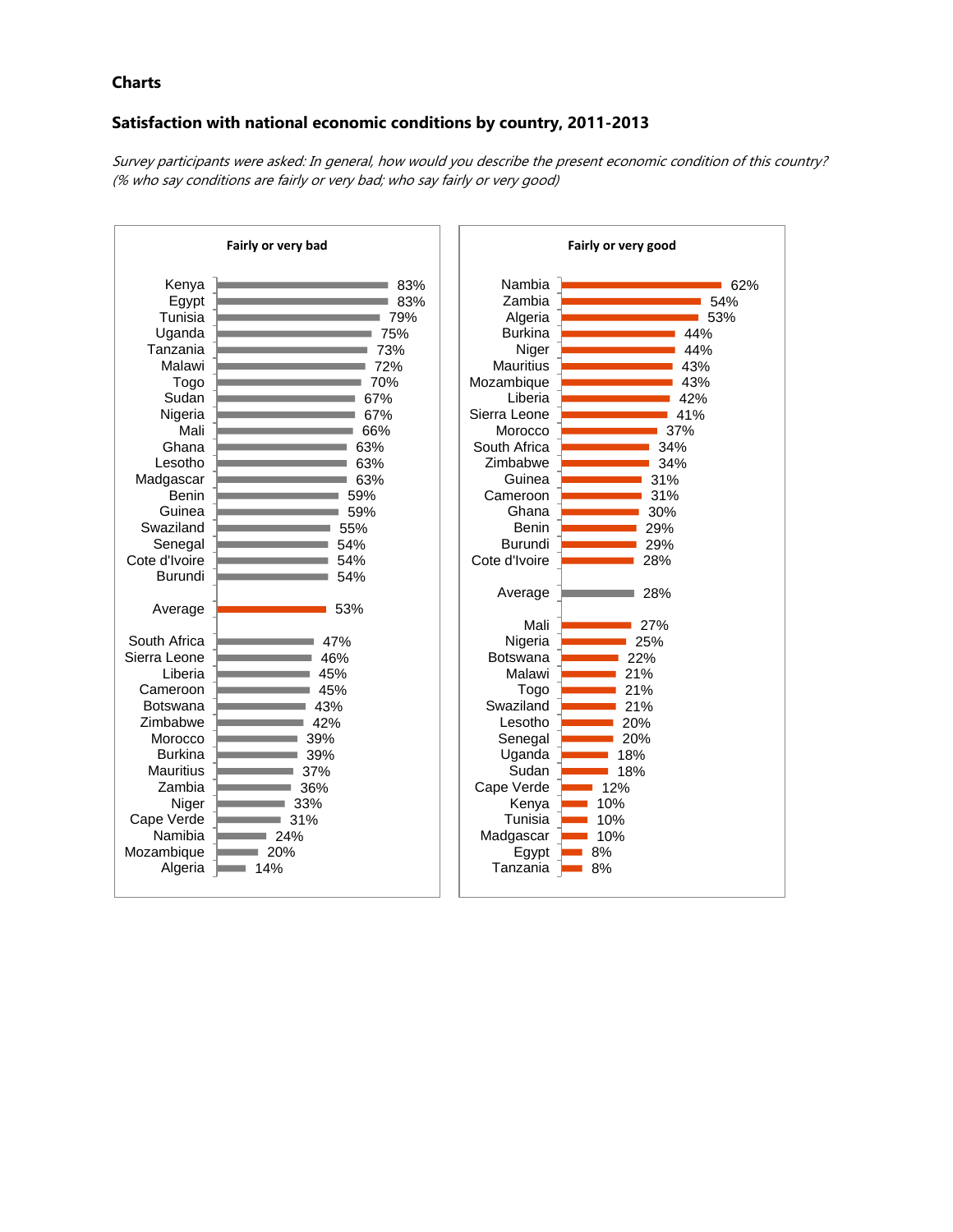#### **Current conditions of national economy compared with one year ago**

Participants were asked: Looking back, how do you rate economic conditions in this country compared to one year ago? (% who said it was worse or much worse; better or much better)

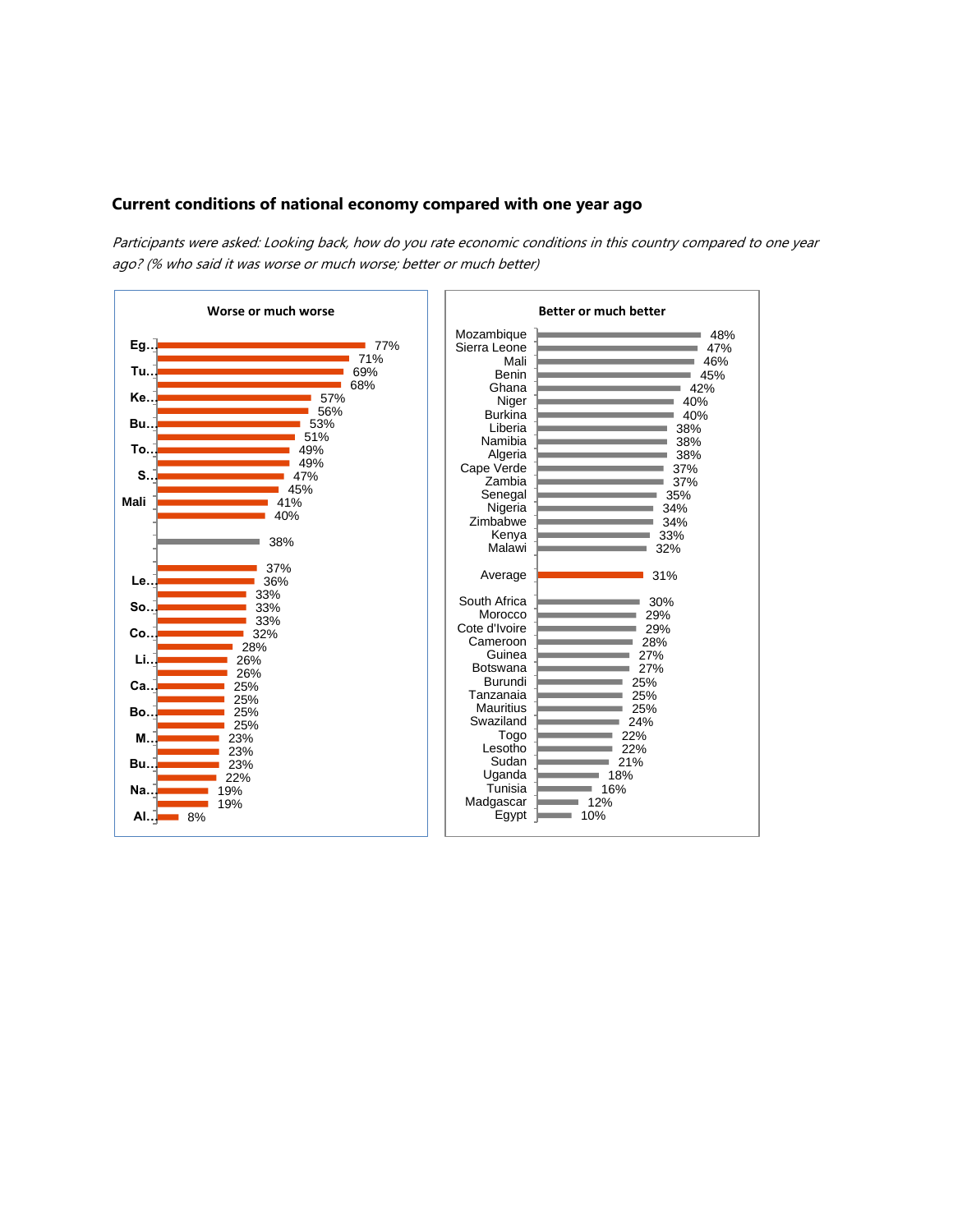

## **Personal living conditions, countries with highest bad and good ratings**

Participants were asked: In general, how would you describe your own present living conditions?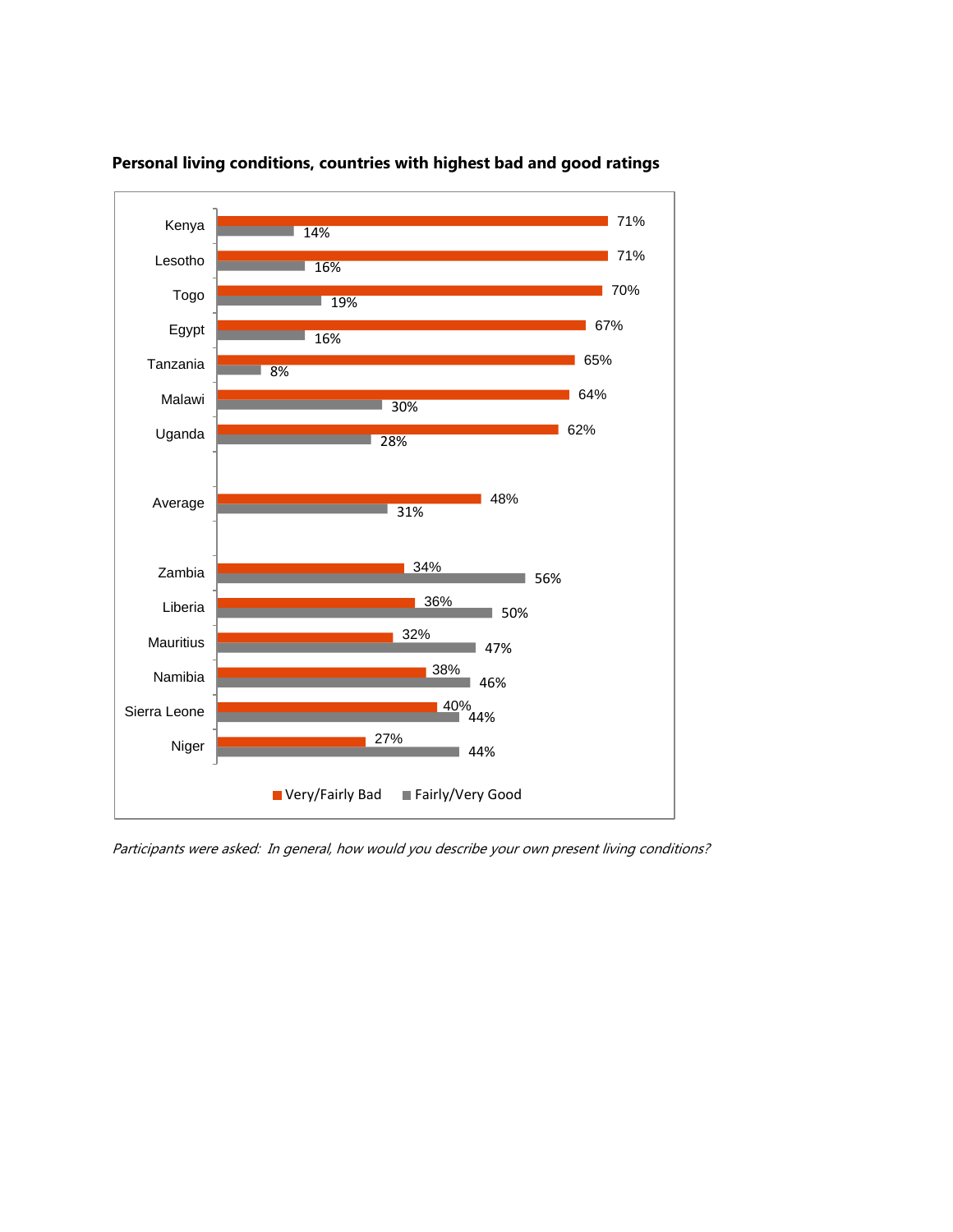

# **Citizen evaluations of government economic management in 34 countries**

Participants were asked: How well or badly would you say the current government is handling the following matters, or haven't you heard enough to say? (% who said fairly and very badly or fairly and very well)



#### **Countries with highest and lowest negative ratings of job creation work by governments**

Participants were asked: how well or badly would you say the current government is handling the creation of jobs, or haven't you heard enough to say? (% who said fairly/very badly)

Note: Chart figures may not add up to 100% because the chart omits those who said "don't know" or who did not register any change in economic conditions